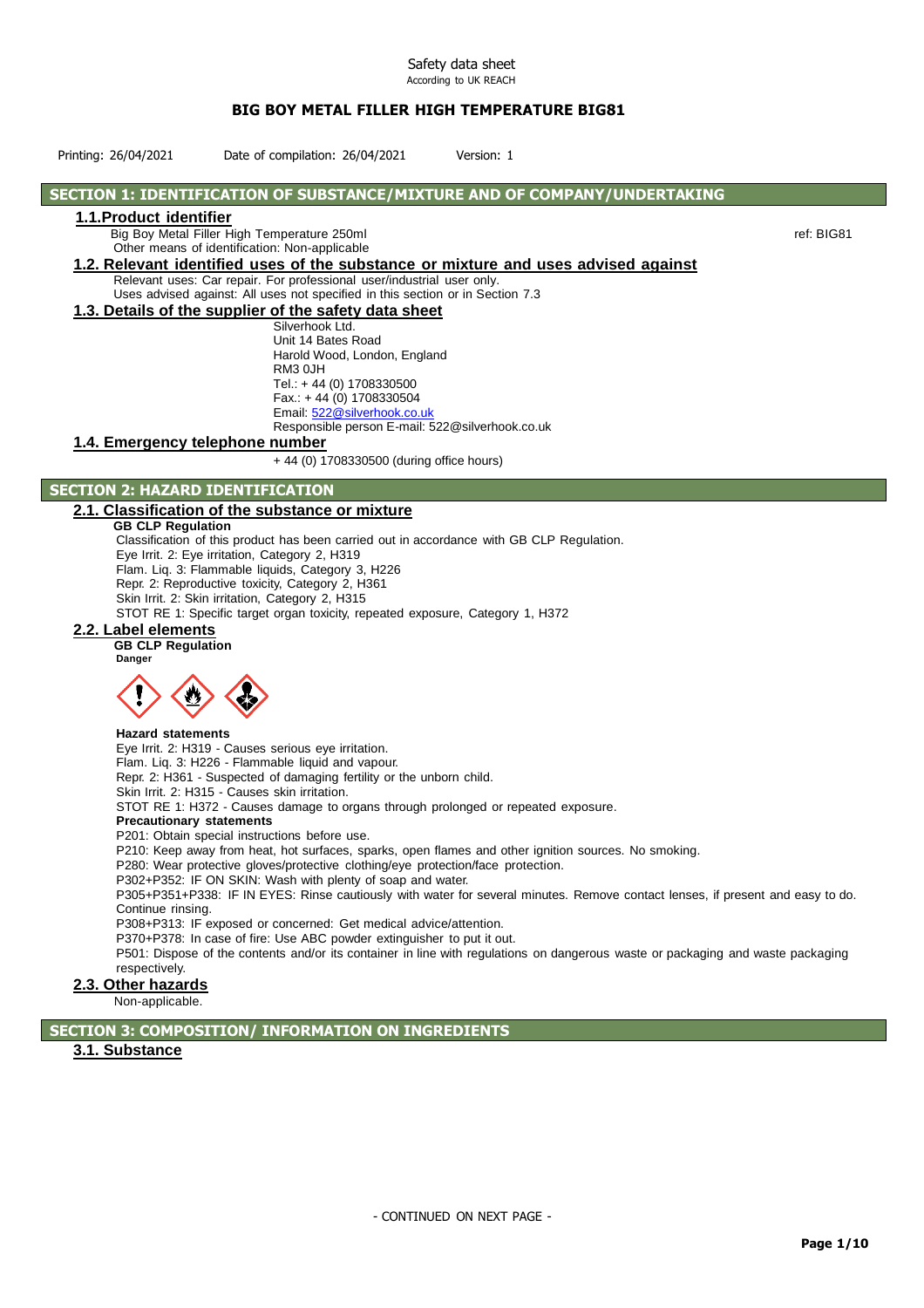Non-applicable.

#### **3.2. Mixture**

**Chemical description:** Mixture composed of chemical products

# **Components:**

In accordance with Annex II of The REACH etc. (Amendment etc.) (EU Exit) Regulations 2020, the product contains:

|      | Identification | Chemical name/Classification                                                                                                                   | Concentration |
|------|----------------|------------------------------------------------------------------------------------------------------------------------------------------------|---------------|
| CAS: | $100 - 42 - 5$ | Istvrene<br>Acute Tox. 4: H332; Eye Irrit. 2: H319; Flam. Liq. 3: H226; Repr. 2: H361d; Skin Irrit. 2: H315; STOT RE 1:<br>H372 - Danger<br>≺⊴ | $10 - 25 \%$  |
| CAS: | 13463-67-7     | Titanium dioxide (aerodynamic diameter ≤ 10 µm)<br>Carc. 2: H351 - Warning<br>.<br>.<br>$\sim$ $\sim$ $\sim$ $\sim$ $\sim$ $\sim$<br>.<br>.    | $< 1 \%$      |

To obtain more information on the hazards of the substances consult Sections 11, 12 and 16.

#### **SECTION 4: FIRST AID MEASURES**

#### **4.1. Description of first aid measures**

The symptoms resulting from intoxication can appear after exposure, therefore, in case of doubt, seek medical attention for direct exposure to the chemical product or persistent discomfort, showing the SDS of this product.

#### **By inhalation**

Remove the person affected from the area of exposure, provide with fresh air and keep at rest. In serious cases such as cardiorespiratory failure, artificial resuscitation techniques will be necessary (mouth to mouth resuscitation, cardiac massage, oxygen supply,etc.) requiring immediate medical assistance.

#### **By skin contact**

Remove contaminated clothing and footwear, rinse skin or shower the person affected if appropriate with plenty of cold water and neutral soap. In serious cases see a doctor. If the product causes burns or freezing, clothing should not be removed as this could worsen the injury caused if it is stuck to the skin. If blisters form on the skin, these should never be burst as this will increase the risk of infection.

## **By eye contact**

Rinse eyes thoroughly with lukewarm water for at least 15 minutes. Do not allow the person affected to rub or close their eyes. If the injured person uses contact lenses, these should be removed unless they are stuck to the eyes, in which case this could cause further damage. In all cases, after cleaning, a doctor should be consulted as quickly as possible with the SDS of the product. **By ingestion/aspiration**

Do not induce vomiting, but if it does happen keep the head down to avoid aspiration. Keep the person affected at rest. Rinse out the mouth and throat, as they may have been affected during ingestion.

# **4.2. Most important symptoms and effects, both acute and delayed**

Acute and delayed effects are indicated in Sections 2 and 11.

## **4.3. Indication of any immediate medical attention and special treatment needed**

Non-applicable.

## **SECTION 5: FIRE-FIGHTING MEASURES**

#### **5.1. Extinguishing media**

#### **Suitable extinguishing media**

If possible use polyvalent powder fire extinguishers (ABC powder), alternatively use foam or carbon dioxide extinguishers (CO₂). **Unsuitable extinguishing media**

IT IS RECOMMENDED NOT to use full jet water as an extinguishing agent.

## **5.2. Special hazards arising from the substance or mixture**

As a result of combustion or thermal decomposition reactive sub-products are created that can become highly toxic and, consequently, can present a serious health risk.

## **5.3. Advice for firefighters**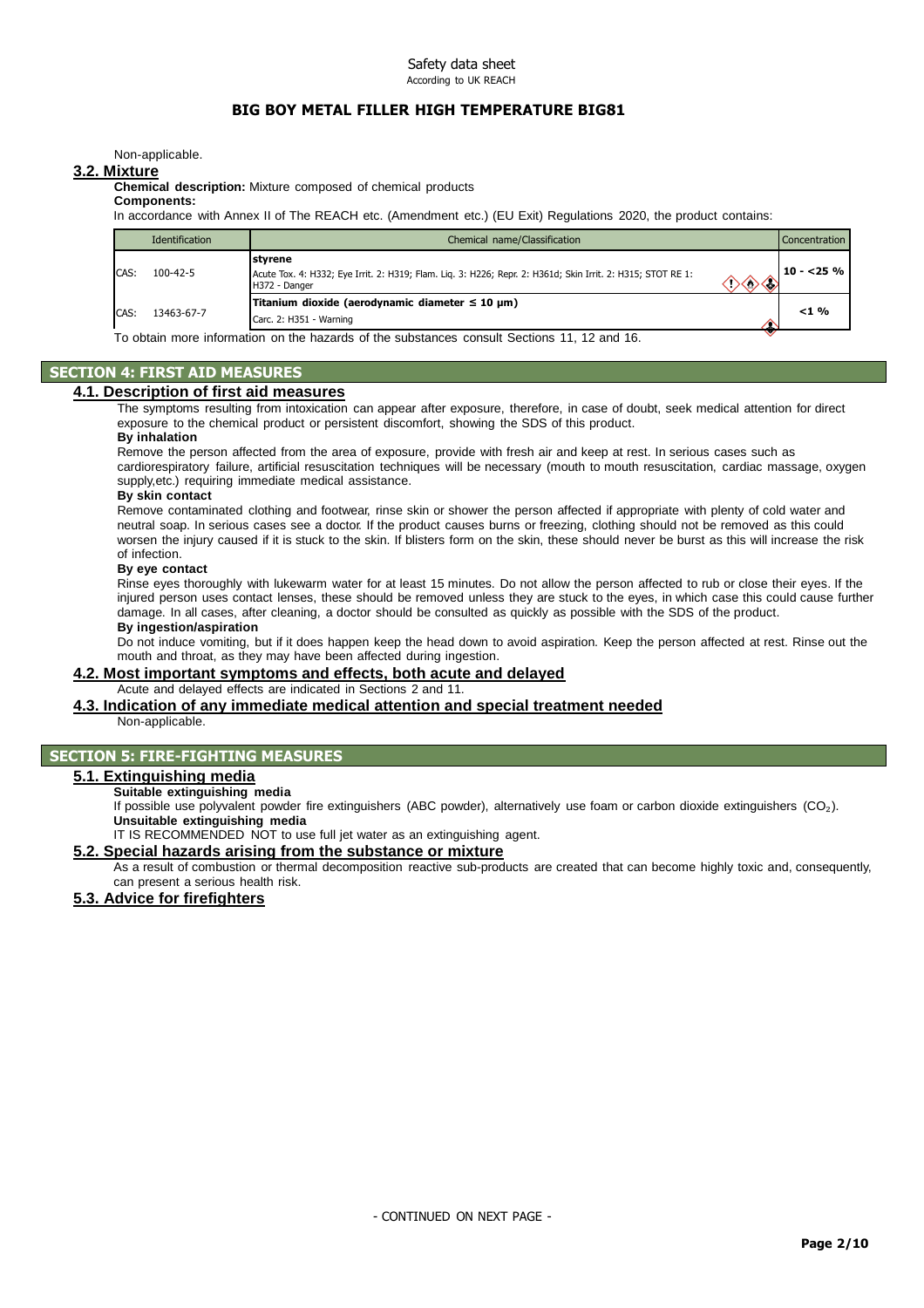Depending on the magnitude of the fire it may be necessary to use full protective clothing and self-contained breathing apparatus (SCBA). Minimum emergency facilities and equipment should be available (fire blankets, portable first aid kit,...). **Additional provisions**

Act in accordance with the Internal Emergency Plan and the Information Sheets on actions to take after an accident or other emergencies. Eliminate all sources of ignition. In case of fire, cool the storage containers and tanks for products susceptible to combustion, explosion or BLEVE as a result of high temperatures. Avoid spillage of the products used to extinguish the fire into an aqueous medium.

# **SECTION 6: ACCIDENTAL RELEASE MEASURES**

#### **6.1. Personal precautions, protective equipment and emergency procedures**

Isolate leaks provided that there is no additional risk for the people performing this task. Evacuate the area and keep out those without protection. Personal protection equipment must be used against potential contact with the spilt product (See Section 8). Above all prevent the formation of any vapour-air flammable mixtures, through either ventilation or the use of an inert medium. Destroy any source of ignition. Eliminate electrostatic charges by interconnecting all the conductive surfaces on which static electricity could form, and also ensuring that all surfaces are connected to the ground.

# **6.2. Environmental precautions**

This product is not classified as hazardous to the environment. Keep product away from drains, surface and underground water. **6.3. Methods and material for containment and cleaning up**

It is recommended:

Absorb the spillage using sand or inert absorbent and move it to a safe place. Do not absorb in sawdust or other combustible absorbents. For any concern related to disposal consult Section 13.

## **6.4. Reference to other sections**

See Sections 8 and 13.

# **SECTION 7: HANDLING AND STORAGE**

## **7.1. Precautions for safe handling**

#### A. - Precautions for safe manipulation

Comply with the current legislation concerning the prevention of industrial risks. Keep containers hermetically sealed. Control spills and residues, destroying them with safe methods (Section 6). Avoid leakages from the container. Maintain order and cleanliness where dangerous products are used.

B. - Technical recommendations for the prevention of fires and explosions

Transfer in well ventilated areas, preferably through localized extraction. Fully control sources of ignition (mobile phones, sparks,…) and ventilate during cleaning operations. Avoid the existence of dangerous atmospheres inside containers, applying inertization systems where possible. Transfer at a slow speed to avoid the creation of electrostatic charges. Against the possibility of electrostatic charges: ensure a perfect equipotential connection, always use groundings, do not wear work clothes made of acrylic fibres, preferably wearing cotton clothing and conductive footwear. Comply with the essential security requirements for equipment and systems defined in The Equipment and Protective Systems Intended for Use in Potentially Explosive Atmospheres Regulations 2016 and with the minimum requirements for protecting the security and health of workers under the selection criteria of The Dangerous Substances and Explosive Atmospheres Regulations 2002, 2002 No. 2776. Consult section 10 for conditions and materials that should be avoided.

- C. Technical recommendations to prevent ergonomic and toxicological risks PREGNANT WOMEN SHOULD NOT BE EXPOSED TO THIS PRODUCT. Transfer in designated areas that comply with the necessary safety conditions (emergency showers and eyewash stations in close proximity), using personal protection equipment, especially on the hands and face (See Section 8). Limit manual transfers to small amounts only. Do not eat or drink during the process, washing hands afterwards with suitable cleaning products.
- D. Technical recommendations to prevent environmental risks It is recommended to have absorbent material available at close proximity to the product (See Subsection 6.3)

## **7.2. Conditions for safe storage, including any incompatibilities**

A. - Technical measures for storage Minimum Temp.: 15°C

| Maximum Temp.: |  | $25^{\circ}$ C |
|----------------|--|----------------|
|                |  |                |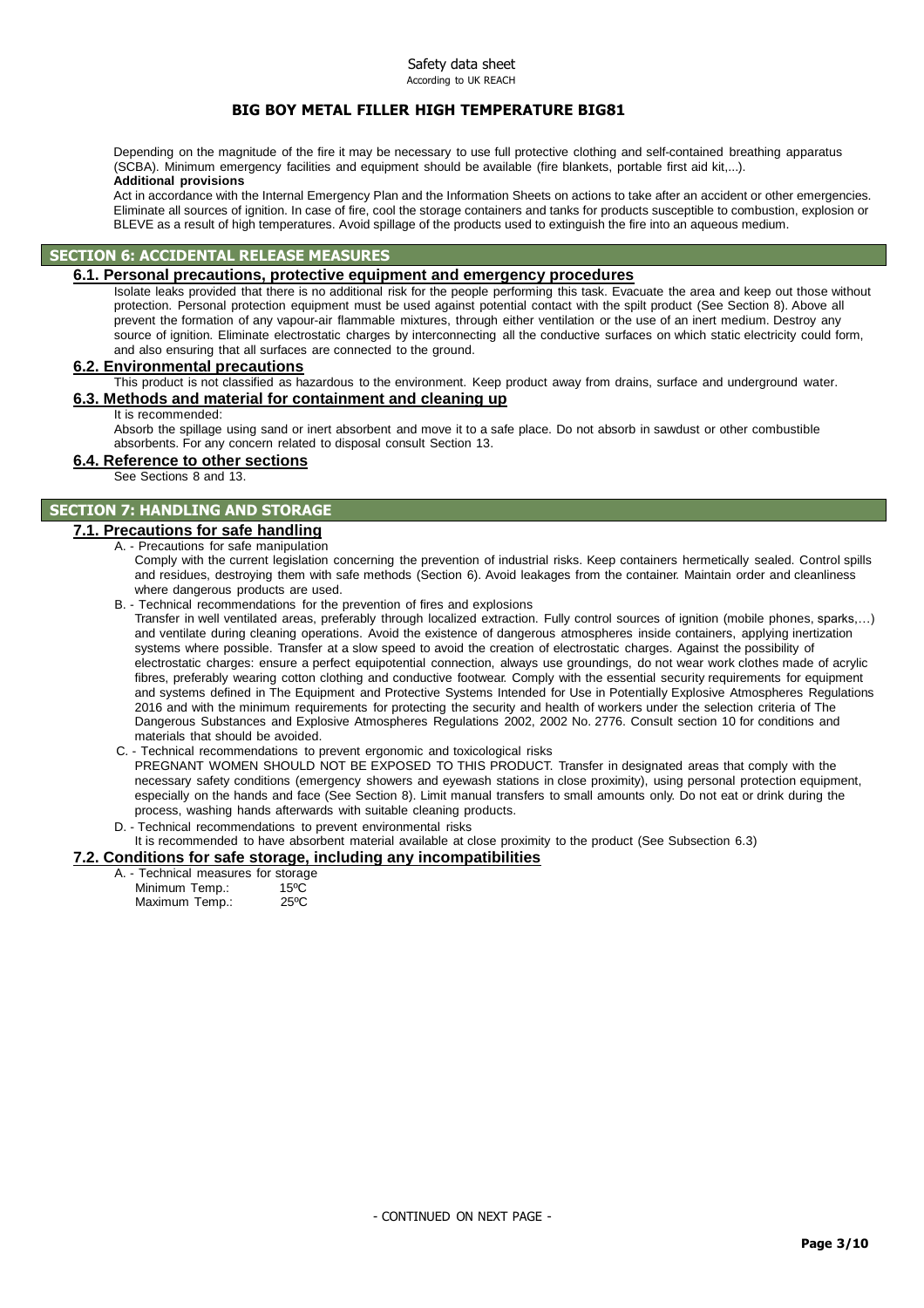Maximum time: 12 Months

- B. General conditions for storage
- Avoid sources of heat, radiation, static electricity and contact with food. For additional information see Subsection 10.5

#### **7.3. Specific end use(s)**

Except for the instructions already specified it is not necessary to provide any special recommendation regarding the uses of this product.

## **SECTION 8: EXPOSURE CONTROLS/PERSONAL PROTECTION**

#### **8.1. Control parameters**

Substances whose occupational exposure limits have to be monitored in the workplace:

EH40/2005 Workplace exposure limits, fourth edition, published 2020:

| <b>Identification</b>                                                  | Occupational exposure limits |           |                        |
|------------------------------------------------------------------------|------------------------------|-----------|------------------------|
| styrene                                                                | <b>WEL (8h)</b>              | $100$ ppm | 430 mg/m $3$           |
| CAS: 100-42-5                                                          | <b>WEL (15 min)</b>          | $250$ ppm | 1080 mg/m <sup>3</sup> |
| Titanium dioxide (aerodynamic diameter $\leq 10 \text{ }\mu\text{m}$ ) | <b>WEL (8h)</b>              |           | $4 \text{ ma/m}^3$     |
| CAS: 13463-67-7                                                        | <b>WEL (15 min)</b>          |           |                        |

#### **8.2. Exposure controls**

A. - General security and hygiene measures in the work place

In accordance with the order of importance to control professional exposure it is recommended to use localized extraction in the work area as a collective protection measure to avoid exceeding the occupational exposure limits. In case of using personal protective equipment it should have UKCA marking. For more information on Personal Protective Equipment (storage, use, cleaning, maintenance, class of protection,…) consult the information leaflet provided by the manufacturer. For additional information see Subsection 7.1.

All information contained herein is a recommendation which needs some specification from the labour risk prevention services as it is not known whether the company has additional measures at its disposal.

B. - Respiratory protection

| Pictogram                                                      | <b>PPE</b>                                            | Remarks                                                                                                                                                                    |
|----------------------------------------------------------------|-------------------------------------------------------|----------------------------------------------------------------------------------------------------------------------------------------------------------------------------|
| <b>READERS</b><br>Mandatory<br>respiratory tract<br>protection | Filter mask for gases and vapours (Filter type:<br>A) | Replace when there is a taste or smell of the contaminant inside the face mask. If<br>the contaminant comes with warnings it is recommended to use isolation<br>equipment. |

C. - Specific protection for the hands

| Pictogram      | <b>PPE</b>                                   | Remarks                                                                        |
|----------------|----------------------------------------------|--------------------------------------------------------------------------------|
| <b>ANTI</b>    | NON-disposable chemical protective gloves    | The Breakthrough Time indicated by the manufacturer must exceed the period     |
| Mandatory hand | (Material: Nitrile, Breakthrough time: > 480 | during which the product is being used. Do not use protective creams after the |
| protection     | min, Thickness: 0.4 mm)                      | product has come into contact with skin.                                       |

As the product is a mixture of several substances, the resistance of the glove material cannot be calculated in advance with total reliability and has therefore to be checked prior to the application.

#### D. - Ocular and facial protection

| Pictogram                            | <b>PPE</b>                                    | <b>Remarks</b>                                                                                                               |
|--------------------------------------|-----------------------------------------------|------------------------------------------------------------------------------------------------------------------------------|
| (UU)<br>Mandatory face<br>protection | Panoramic glasses against splash/projections. | Clean daily and disinfect periodically according to the manufacturer's instructions.<br>Use if there is a risk of splashing. |

E. - Body protection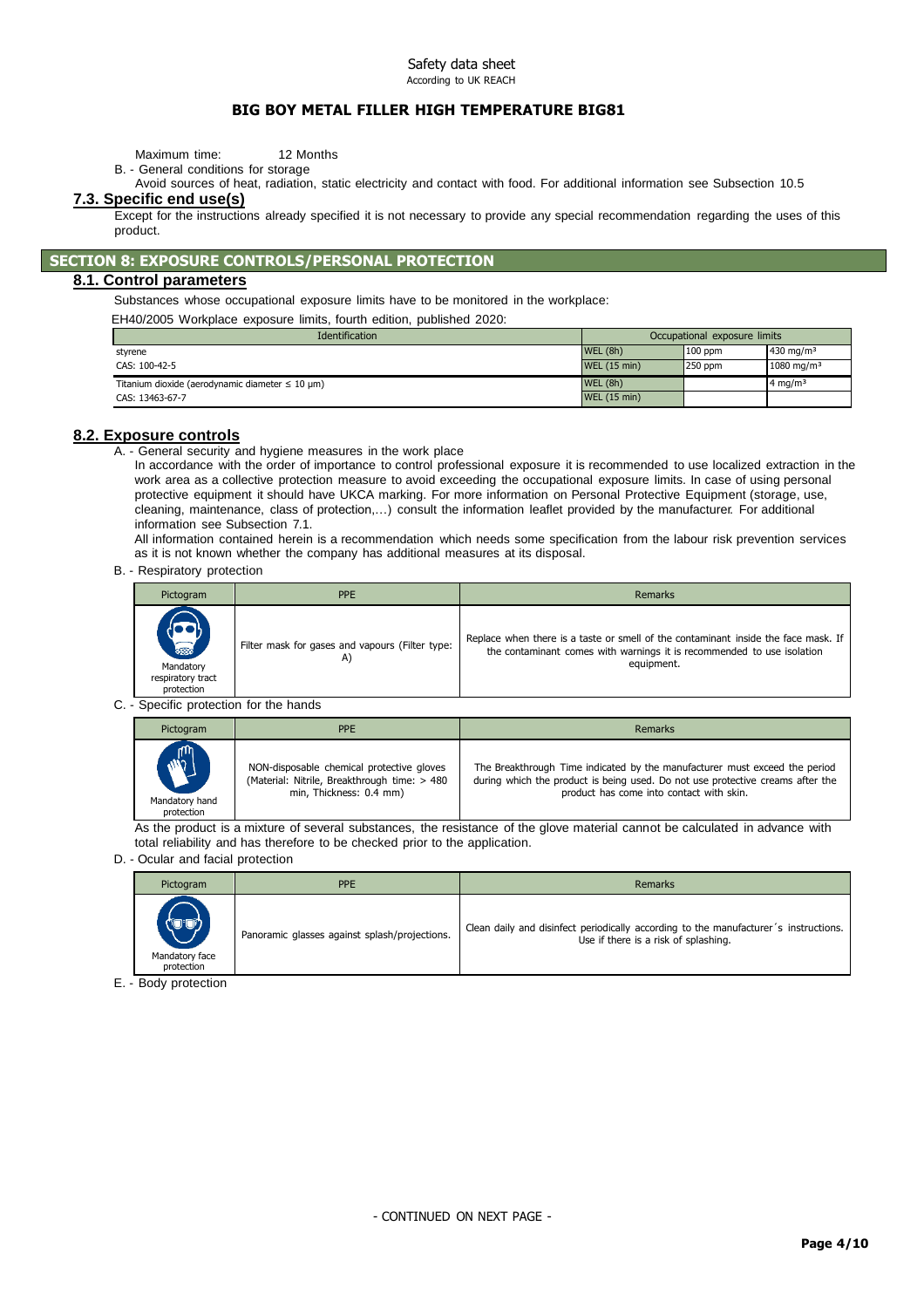# **BIG BOY METAL FILLER HIGH TEMPERATURE BIG81**

| Pictogram                                               | PPE                                                                                                       |                                             |  | Remarks                                                                                        |
|---------------------------------------------------------|-----------------------------------------------------------------------------------------------------------|---------------------------------------------|--|------------------------------------------------------------------------------------------------|
| $\blacksquare$<br>Mandatory complete<br>body protection | Disposable clothing for protection against<br>chemical risks, with antistatic and fireproof<br>properties |                                             |  | For professional use only. Clean periodically according to the manufacturer's<br>instructions. |
| Mandatory foot<br>protection                            | Safety footwear for protection against chemical<br>risk, with antistatic and heat resistant properties    | Replace boots at any sign of deterioration. |  |                                                                                                |
| F. - Additional emergency measures                      |                                                                                                           |                                             |  |                                                                                                |
|                                                         | $C_{\text{max}}$ and $\sim$ decreases.                                                                    |                                             |  | $C_1$ and $C_2$ and $C_3$                                                                      |

| Emergency measure | <b>Standards</b>                                | Emergency measure                 | <b>Standards</b>                               |
|-------------------|-------------------------------------------------|-----------------------------------|------------------------------------------------|
| AT.               | ANSI Z358-1<br>ISO 3864-1:2011, ISO 3864-4:2011 | $\bm{\odot}$ +<br>.<br>.<br><br>E | DIN 12 899<br>ISO 3864-1:2011, ISO 3864-4:2011 |
| Emergency shower  |                                                 | Eyewash stations                  |                                                |

#### **Environmental exposure controls**

In accordance with the community legislation for the protection of the environment it is recommended to avoid environmental spillage of both the product and its container. For additional information see Subsection 7.1.D

# **SECTION 9: PHYSICAL AND CHEMICAL PROPERTIES**

# **9.1. Information on basic physical and chemical properties**

| For complete information see the product datasheet.                                                |                        |  |  |  |  |
|----------------------------------------------------------------------------------------------------|------------------------|--|--|--|--|
| Appearance:                                                                                        |                        |  |  |  |  |
| Physical state at 20°C:                                                                            | Liquid                 |  |  |  |  |
| Appearance:                                                                                        | <b>Viscous</b>         |  |  |  |  |
| Colour:                                                                                            | Grey                   |  |  |  |  |
| Odour:                                                                                             | Characteristic         |  |  |  |  |
| Odour threshold:                                                                                   | Non-applicable *       |  |  |  |  |
| <b>Volatility:</b>                                                                                 |                        |  |  |  |  |
| Boiling point at atmospheric pressure:                                                             | 146°C                  |  |  |  |  |
| Vapour pressure at 20°C:                                                                           | 609 Pa                 |  |  |  |  |
| Vapour pressure at 50°C:                                                                           | 3230.82 Pa (3.23 kPa)  |  |  |  |  |
| Evaporation rate at 20°C:                                                                          | Non-applicable *       |  |  |  |  |
| <b>Product description:</b>                                                                        |                        |  |  |  |  |
| Density at 20°C:                                                                                   | 1830 kg/m <sup>3</sup> |  |  |  |  |
| Relative density at 20°C:                                                                          | 1.83                   |  |  |  |  |
| Dynamic viscosity at 20°C:                                                                         | Non-applicable *       |  |  |  |  |
| Kinematic viscosity at 20°C:                                                                       | Non-applicable *       |  |  |  |  |
| Kinematic viscosity at 40°C:                                                                       | $>20.5$ cSt            |  |  |  |  |
| Concentration:                                                                                     | Non-applicable *       |  |  |  |  |
| pH:                                                                                                | Non-applicable *       |  |  |  |  |
| Vapour density at 20°C:                                                                            | Non-applicable *       |  |  |  |  |
| Partition coefficient n-octanol/water 20°C:                                                        | Non-applicable *       |  |  |  |  |
| Solubility in water at 20°C:                                                                       |                        |  |  |  |  |
| Solubility properties:                                                                             | Non-applicable *       |  |  |  |  |
| *Not relevant due to the nature of the product, not providing information property of its hazards. |                        |  |  |  |  |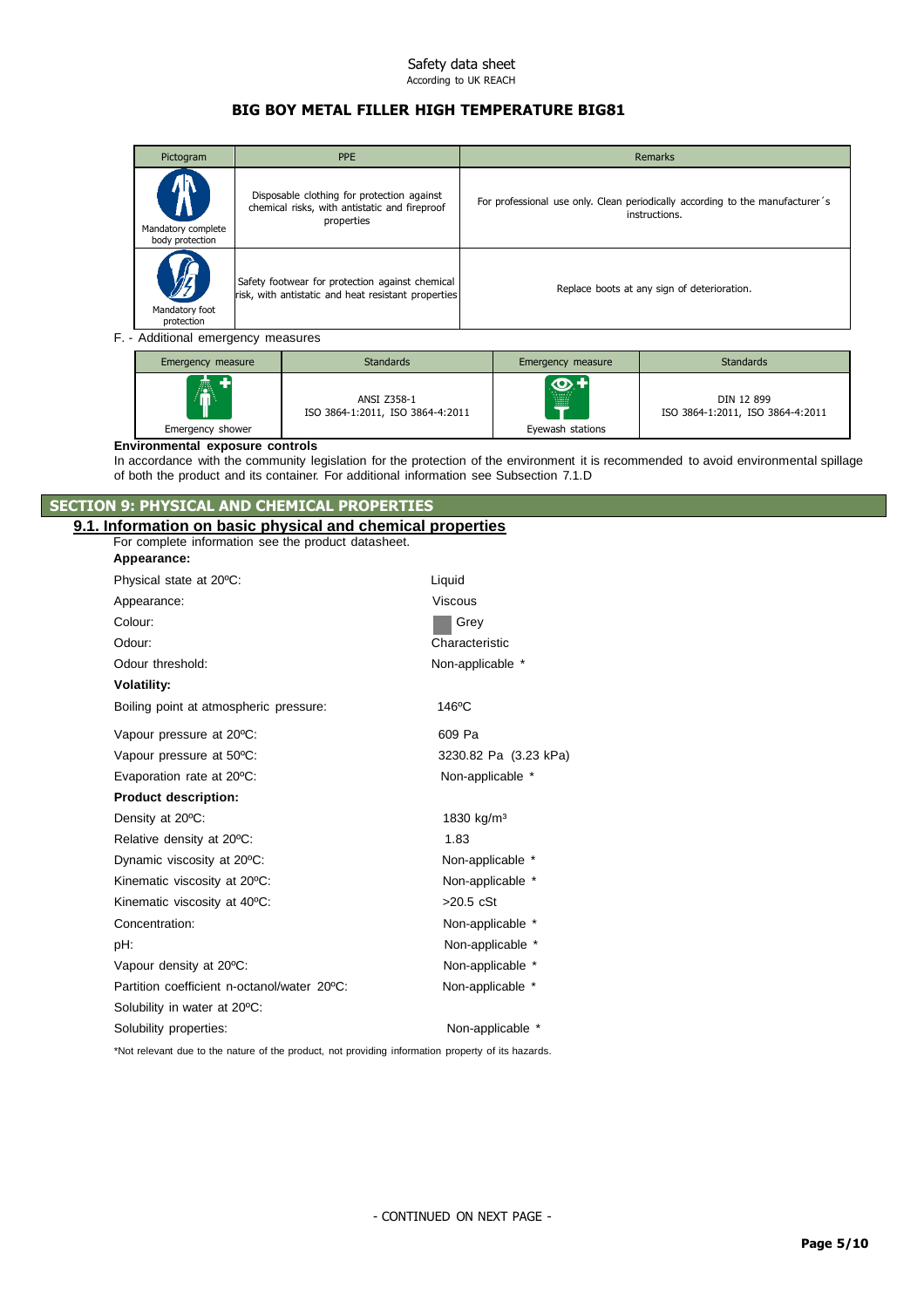# **BIG BOY METAL FILLER HIGH TEMPERATURE BIG81**

| Decomposition temperature:    | Non-applicable * |
|-------------------------------|------------------|
| Melting point/freezing point: | Non-applicable * |
| Explosive properties:         | Non-applicable * |
| Oxidising properties:         | Non-applicable * |
| Flammability:                 |                  |
| Flash Point:                  | $32^{\circ}$ C   |
| Heat of combustion:           | Non-applicable * |
| Flammability (solid, gas):    | Non-applicable * |
| Autoignition temperature:     | 345°C            |
| Lower flammability limit:     | Not available    |
| Upper flammability limit:     | Not available    |
| <b>Explosive:</b>             |                  |
| Lower explosive limit:        | Non-applicable * |
| Upper explosive limit:        | Non-applicable * |
| <b>Other information</b>      |                  |
| Surface tension at 20°C:      | Non-applicable * |
| Refraction index:             | Non-applicable * |

\*Not relevant due to the nature of the product, not providing information property of its hazards.

## **SECTION 10: STABILITY AND REACTIVITY**

## **10.1. Reactivity**

**9.2.** 

No hazardous reactions are expected because the product is stable under recommended storage conditions. See Section 7.

# **10.2. Chemical stability**

Chemically stable under the conditions of storage, handling and use.

# **10.3. Possibility of hazardous reactions**

Under the specified conditions, hazardous reactions that lead to excessive temperatures or pressure are not expected.

# **10.4. Conditions to avoid**

Applicable for handling and storage at room temperature:

| Shock and friction | Contact with air | Increase in temperature | <b>Sunlight</b>     | Humidity       |
|--------------------|------------------|-------------------------|---------------------|----------------|
| Not applicable     | Not applicable   | Risk of combustion      | Avoid direct impact | Not applicable |

# **10.5. Incompatible materials**

| <b>Acids</b>       | Water          | Oxidising materials | Combustible materials | <b>Others</b>                                         |
|--------------------|----------------|---------------------|-----------------------|-------------------------------------------------------|
| Avoid strong acids | Not applicable | Avoid direct impact | Not applicable        | Avoid alkalis or strong bases.<br>Can react violently |

#### **10.6. Hazardous decomposition products**

See Subsection 10.3, 10.4 and 10.5 to find out the specific decomposition products. Depending on the decomposition conditions, complex mixtures of chemical substances can be released: carbon dioxide (CO2), carbon monoxide and other organic compounds.

## **SECTION 11: TOXICOLOGICAL INFORMATION**

**11.1. Information on toxicological effects**

The experimental information related to the toxicological properties of the product itself is not available

# **Dangerous health implications**

In case of exposure that is repetitive, prolonged or at concentrations higher than the recommended occupational exposure limits, adverse effects on health may result, depending on the means of exposure: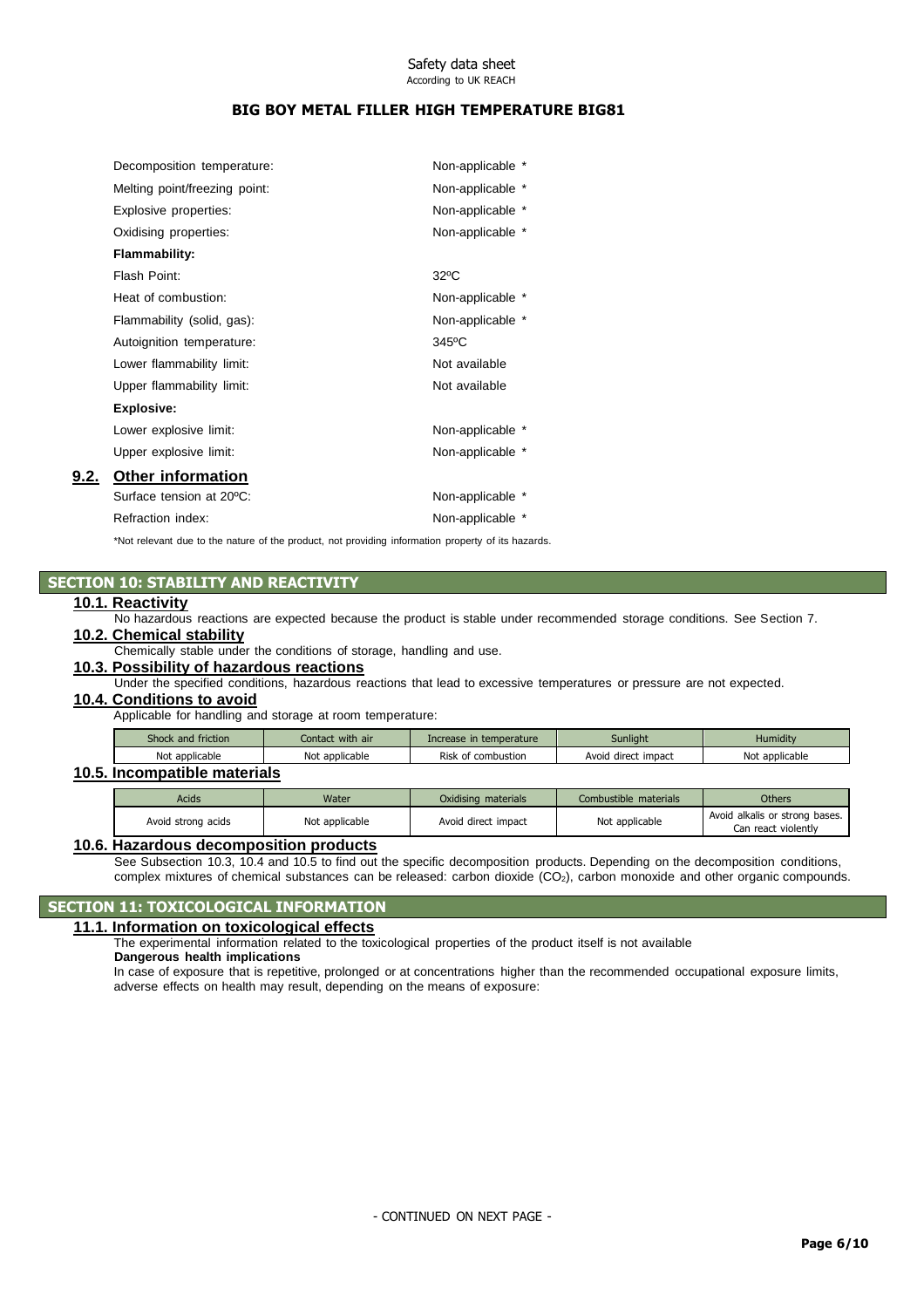# **BIG BOY METAL FILLER HIGH TEMPERATURE BIG81**

A - Ingestion (acute effect):

- Acute toxicity: Based on available data, the classification criteria are not met, as it does not contain substances classified as dangerous for consumption. For more information see Section 3.

- Corrosivity/Irritability: The consumption of a considerable dose can cause irritation in the throat, abdominal pain, nausea and vomiting.

B - Inhalation (acute effect):

- Acute toxicity: Based on available data, the classification criteria are not met. However, it contains substances classified as dangerous for inhalation. For more information see Section 3.

- Corrosivity/Irritability: Based on available data, the classification criteria are not met, as it does not contain substances classified as dangerous for this effect. For more information see Section 3.

- C Contact with the skin and the eyes (acute effect):
	- Contact with the skin: Produces skin inflammation.
	- Contact with the eyes: Produces eye damage after contact.

D - CMR effects (carcinogenicity, mutagenicity and toxicity to reproduction):

- Carcinogenicity: Based on available data, the classification criteria are not met. However, it contains substances classified as dangerous with carcinogenic effects. For more information see Section 3.

IARC: styrene (2A); Talc (3); Solvent naphtha (petroleum), light arom., < 0.1 % EC 200-753-7 (3); 2,6-di-tert-butyl-p- cresol (3); Titanium dioxide (aerodynamic diameter ≤ 10 μm) (2B); Quartz (1 %< RCS < 10%) (1); styrene (2A)

- Mutagenicity: Based on available data, the classification criteria are not met, as it does not contain substances classified as dangerous for this effect. For more information see Section 3.

- Reproductive toxicity: Suspected of damaging fertility or the unborn child
- E Sensitizing effects:

- Respiratory: Based on available data, the classification criteria are not met, as it does not contain substances classified as dangerous with sensitising effects. For more information see Section 3.

- Cutaneous: Based on available data, the classification criteria are not met, as it does not contain substances classified as dangerous for this effect. For more information see Section 3.

- F Specific target organ toxicity (STOT) single exposure:
	- Based on available data, the classification criteria are not met, as it does not contain substances classified as dangerous for this effect. For more information see Section 3.
- G Specific target organ toxicity (STOT)-repeated exposure:

- Specific target organ toxicity (STOT)-repeated exposure: Serious health effects in the case of prolonged consumption, including death, serious functional disorders or morphological changes of toxicological importance.

- Skin: Based on available data, the classification criteria are not met, as it does not contain substances classified as dangerous for this effect. For more information see Section 3.

H - Aspiration hazard:

Based on available data, the classification criteria are not met, as it does not contain substances classified as dangerous for this effect. For more information see Section 3.

#### **Other information**

CAS 13463-67-7 Titanium dioxide (aerodynamic diameter ≤ 10 μm): The classification as a carcinogen by inhalation applies only to mixtures in powder form containing 1 % or more of titanium dioxide which is in the form of or incorporated in particles with aerodynamic diameter ≤ 10 μm

#### **Specific toxicology information on the substances**

| <b>Identification</b>                                                  | Acute toxicity  |                 | Genus  |
|------------------------------------------------------------------------|-----------------|-----------------|--------|
| styrene                                                                | LD50 oral       | >5000 mg/kg     |        |
| CAS: 100-42-5                                                          | LD50 dermal     | >5000 mg/kg     |        |
|                                                                        | LC50 inhalation | 12 mg/L $(4 h)$ | Rat    |
| Titanium dioxide (aerodynamic diameter $\leq 10 \text{ }\mu\text{m}$ ) | LD50 oral       | 10000 mg/kg     | Rat    |
| CAS: 13463-67-7                                                        | LD50 dermal     | 10000 mg/kg     | Rabbit |
|                                                                        | LC50 inhalation | $>5$ mg/L       |        |

The experimental information related to the eco-toxicological properties of the product itself is not available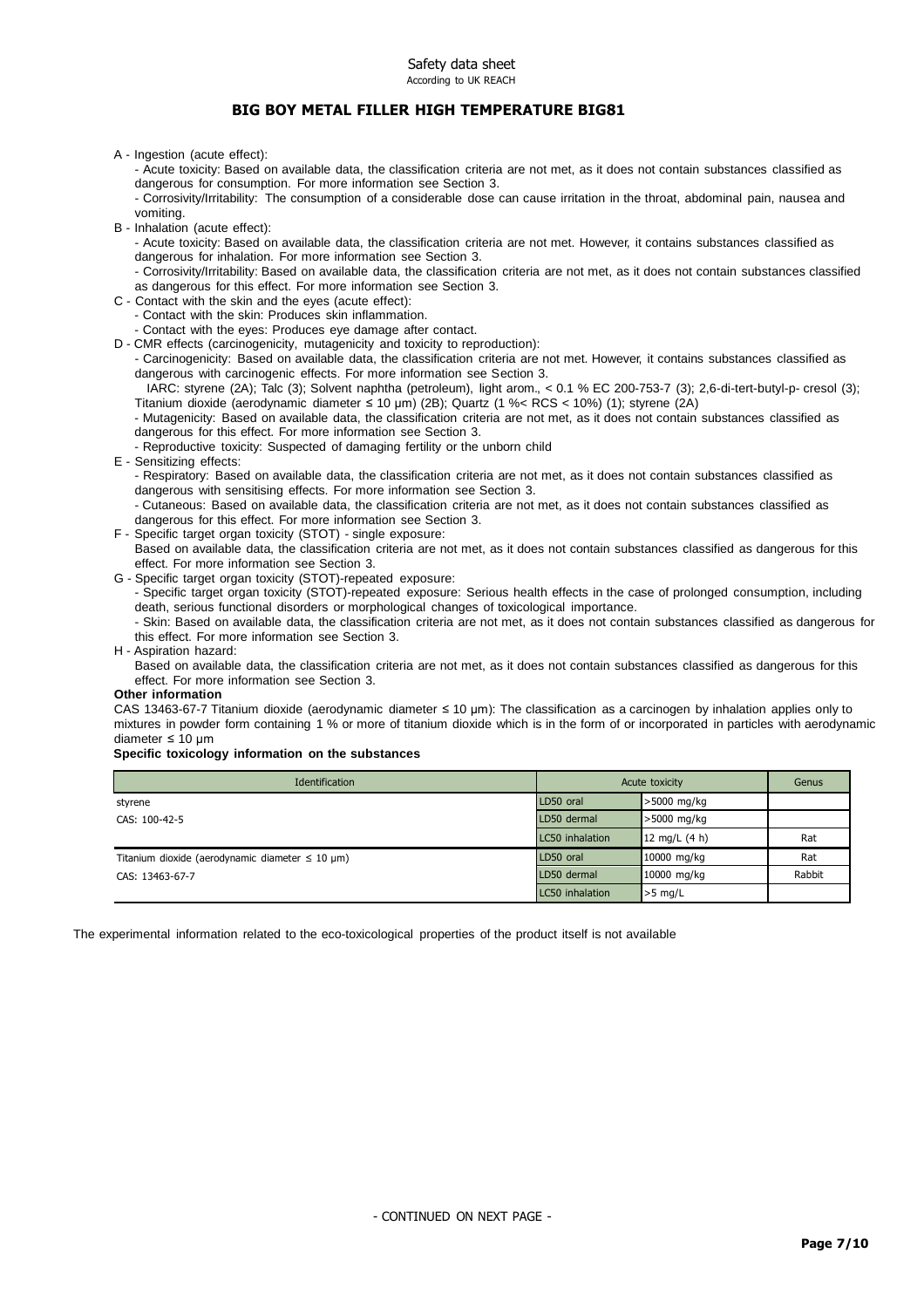# **BIG BOY METAL FILLER HIGH TEMPERATURE BIG81**

## **SECTION 12: ECOLOGICAL INFORMATION**

# **12.1. Toxicity**

# Not available

# **12.2. Persistence and degradability**

Not available **12.3. Bioaccumulative potential**

# Not available

## **12.4. Mobility in soil**

| <b>Identification</b> | Absorption/desorption |                     | Volatility   |                |
|-----------------------|-----------------------|---------------------|--------------|----------------|
| styrene               | Koc                   | Non-applicable      | <b>Henry</b> | Non-applicable |
| CAS: 100-42-5         | <b>Conclusion</b>     | Non-applicable      | Drv soil     | Non-applicable |
|                       | Surface tension       | 3.21E-2 N/m (25 °C) | Moist soil   | Non-applicable |

## **12.5. Results of PBT and vPvB assessment**

Non-applicable.

## **12.6. Other adverse effects**

Not described.

# **SECTION 13: DISPOSAL CONSIDERATIONS**

#### **13.1. Waste treatment methods**

#### **Waste management (disposal and evaluation)**

Consult the authorized waste service manager on the assessment and disposal operations in accordance The Waste Regulations 2011, 2011 No. 988. As under 15 01 of the code and in case the container has been in direct contact with the product, it will be processed the same way as the actual product. Otherwise, it will be processed as non-dangerous residue. We do not recommended disposal down the drain. See paragraph 6.2.

#### **Regulations related to waste management**

In accordance with Annex II of UK UK REACH the provisions related to waste management are stated UK legislation: The Waste Regulations 2011.

## **SECTION 14: TRANSPORT INFORMATION**

**Transport of dangerous goods by land With regard to ADR 2021 and RID 2021**

## **14.1. UN Number**

UN3269

# **14.2. UN proper shipping name**

- Polyester resin kit, liquid base material
- **14.3. Transport hazard class(es)**
	- 3 Labels: 3

## **14.4. Packing group**

III

**14.5. Environmental hazards**

#### No. **14.6. Special precautions for user**

Physico-chemical properties: See Section 9

#### **14.7. Transport in bulk according to Annex II of Marpol and the IBC Code** Non-applicable

**Transport of dangerous goods by sea With regard to IMDG 39-18**

#### **14.1. UN Number**

| 14.2. UN proper shipping name             |
|-------------------------------------------|
| Polyester resin kit, liquid base material |
| 14.3. Transport hazard class(es)          |
|                                           |
| Labels: 3                                 |
| 111 Docking aroun                         |

#### **14.4. Packing group** III

#### **14.5. Marine pollutant** No

# **14.6. Special precautions for user**

Special regulations 340, 236<br>EmS Codes F-E, S-D EmS Codes Physico-Chemical properties: See Section 9<br>
Limited quantities 5L Limited quantities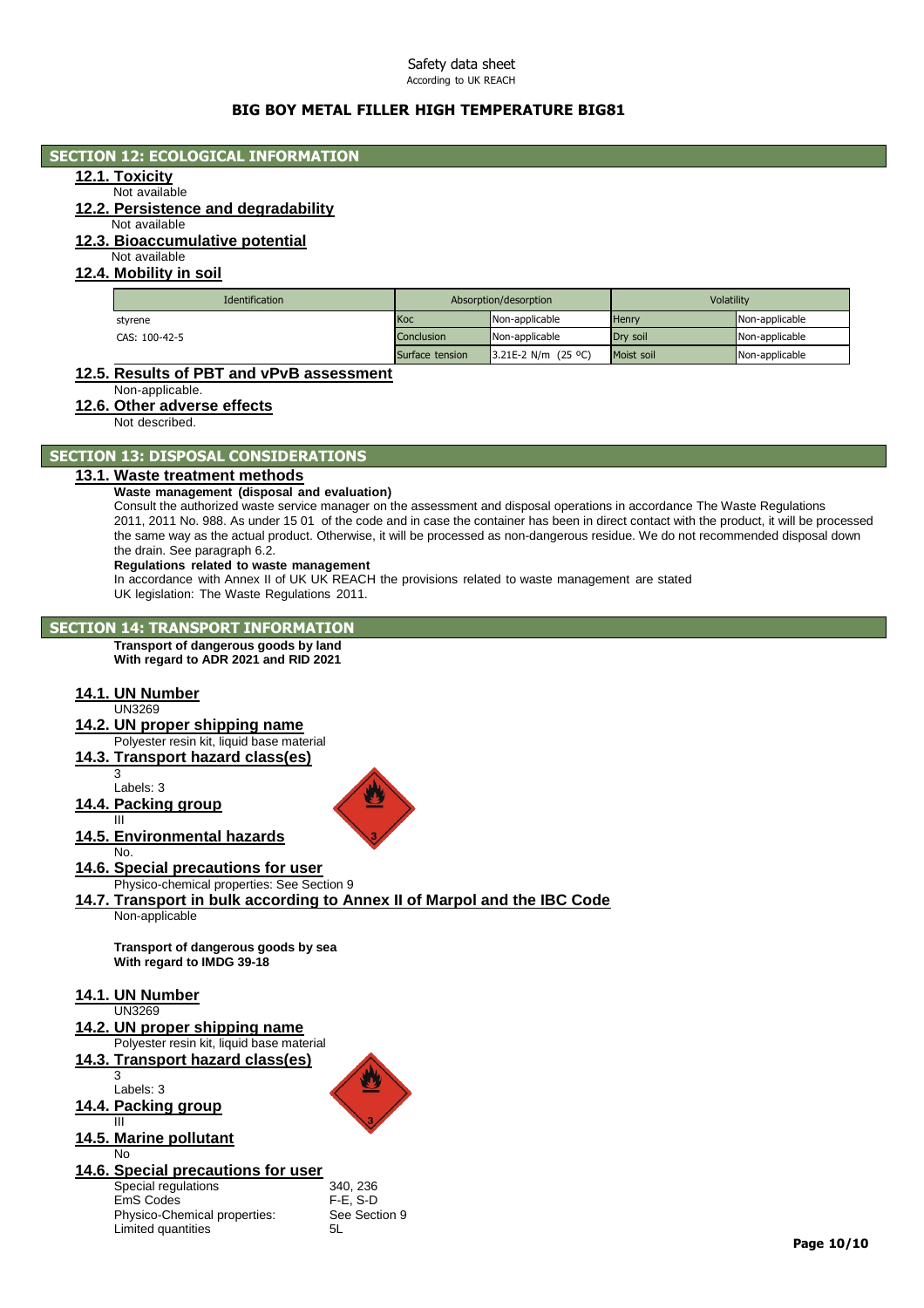# **BIG BOY METAL FILLER HIGH TEMPERATURE BIG81**

**14.7. Transport in bulk according to Annex II of Marpol and the IBC Code** Non-applicable.

**Transport of dangerous goods by air With regard to IATA/ICAO 2021**

## **14.1. UN Number**

Segregation group

UN3269

# **14.2. UN proper shipping name**

Polyester resin kit, liquid base material

#### **14.3. Transport hazard class(es)** 3

Labels: 3

# **14.4. Packing group**



#### **14.5. Environmental hazards** No

## **14.6. Special precautions for user**

Physico-chemical properties: See Section 9

# **14.7. Transport in bulk according to Annex II of Marpol and the IBC Code**

Non-applicable.

## **SECTION 15: REGULATORY INFORMATION**

#### **15.1. Safety, health and environmental regulations/legislation specific for the substance or mixture Specific provisions in terms of protecting people or the environment**

It is recommended to use the information included in this safety data sheet as a basis for conducting workplace-specific risk assessments in order to establish the necessary risk prevention measures for the handling, use, storage and disposal of this product. **Other legislation**

The REACH etc. (Amendment etc.) (EU Exit) Regulations 2020.

The Chemicals (Health and Safety) and Genetically Modified Organisms (Contained Use) (Amendment etc.) (EU Exit) Regulations 2019.

Control of Substances Hazardous to Health Regulations 2002 (as amended) EH40/2005 Workplace exposure limits.

## **SECTION 16: OTHER INFORMATION**

#### **Legislation related to safety data sheets**

This safety data sheet has been designed in accordance with ANNEX II-The REACH etc. (Amendment etc.) (EU Exit) Regulations 2020.

#### **Texts of the legislative phrases mentioned in Section 2**

H226: Flammable liquid and vapour.

H315: Causes skin irritation.

H319: Causes serious eye irritation.

H361: Suspected of damaging fertility or the unborn child.

H372: Causes damage to organs through prolonged or repeated exposure.

**Texts of the legislative phrases mentioned in Section 3**

The phrases indicated do not refer to the product itself; they are present merely for informative purposes and refer to the individual components which appear in Section 3

#### **GB CLP Regulation**

Acute Tox. 4: H332 - Harmful if inhaled.

Carc. 2: H351 - Suspected of causing cancer (Inhalation).

Eye Irrit. 2: H319 - Causes serious eye irritation.

Flam. Liq. 3: H226 - Flammable liquid and vapour.

Repr. 2: H361d - Suspected of damaging the unborn child.

Skin Irrit. 2: H315 - Causes skin irritation.

STOT RE 1: H372 - Causes damage to organs through prolonged or repeated exposure.

#### **Advice related to training**

Minimal training is recommended in order to prevent industrial risks for staff using this product and to facilitate their comprehension and interpretation of this safety data sheet, as well as the label on the product.

#### **Principal bibliographical sources**

[http://echa.europa.eu](http://echa.europa.eu/) [http://eur-lex.europa.eu](http://eur-lex.europa.eu/)

#### **Abbreviations and acronyms**

ADR: European agreement concerning the international carriage of dangerous goods by road

IMDG: International maritime dangerous goods code

IATA: International Air Transport Association

ICAO: International Civil Aviation Organisation

COD: Chemical Oxygen Demand

BOD5: 5-day biochemical oxygen demand

BCF: Bioconcentration factor

LD50: Lethal Dose 50 LC50: Lethal Concentration 50

EC50: Effective concentration 50

Log-POW: Octanol-water partition coefficient

Koc: Partition coefficient of organic carbon